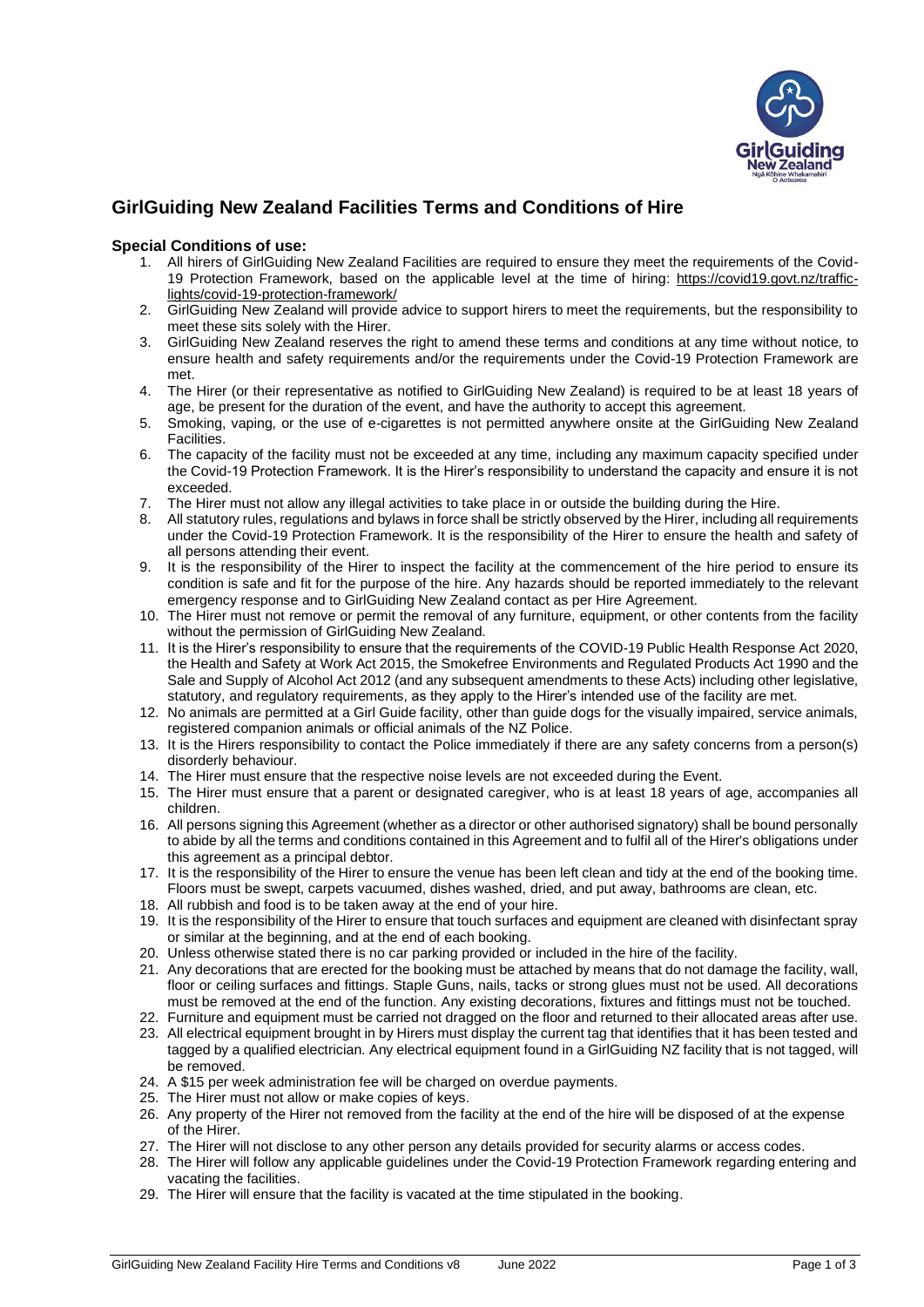

# **General Conditions of Use**

#### **Bookings**

- a. The Hirer must precisely state the type of activity to take place and use the property only for that purpose.
- b. The Hirer must use only the area in the property that has been booked and confirmed.
- c. Any changes to the booking such as times, contacts or address must be communicated to GirlGuiding New Zealand.
- d. An amendment made to a confirmed booking will be charged a \$15 administration fee, except booking extensions.
- e. Set up and pack down time must be included in the Hire Period.
- f. The Hirer shall ensure that all persons have vacated the property by the end of the Hire Period.
- g. The Hirer must adhere strictly to the confirmed hiring hours. Failure to do so will incur additional charges and possible cancellation of any future booking(s).
- h. The building vacated by 12 midnight.

#### **Regular hire**

- a. A Hirer who has 10 or more recurring confirmed bookings within GirlGuiding New Zealand's financial year is a Regular Hirer for the purposes of this Agreement.
- b. Regular Hirers must apply to GirlGuiding New Zealand for new and continued use each calendar year.
- c. Regular Hirers are required to return the signed Agreement to confirm their bookings.
- d. GirlGuiding New Zealand cannot guarantee the renewal of existing Regular Hirer arrangements will be approved each year.
- e. An amendment to a confirmed Regular Hirers booking will be confirmed in writing (this includes email) and must adhere to the original signed Agreement.
- f. Regular Hirers may be asked to relinquish their booking for a multi-day event, elections, maintenance or as required by GirlGuiding NZ. In such cases a minimum of four weeks' notice will be provided to the Regular Hirer.
- g. Where there is no lockbox for keys, one access key is allocated to Regular Hirers. There is a fee for a Regular Hirer who requires additional access keys.

#### **Payment**

- a. All fees quoted are GST inclusive.
- b. Regular Hirers are invoiced monthly.
- c. Payment is due as stated on the tax invoice.<br>d. The Hirer shall be liable for the pay
- The Hirer shall be liable for the payment of all indebtedness incurred by the Hirer pursuant to this agreement.
- e. If payment is overdue for a period of 14 days or more, the debt may be referred to a debt collection agency or other duly authorised agent of GirlGuiding New Zealand for collection.
- f. GirlGuiding New Zealand reserves the right to invoice the Hirer for any additional charges resulting from Hirers use.
- g. GirlGuiding New Zealand reserves the right to apply an additional charge for security and/or cleaning for an Event.
- The Hirer will upon demand pay all of GirlGuiding New Zealand's reasonable expenses, in the collection of all overdue moneys.

## **Additional charges**

- In addition, the Hirer may be charged for:
	- Any damage to the property caused during the Hire Period or through any other breach of the Terms and Conditions in this Agreement
- Any theft of GirlGuiding New Zealand property from the property during the Hire Period
- Any extra cleaning, rubbish removal, repair, or reinstatement of the property which GirlGuiding New Zealand considers is required after the hire
- Any costs, losses, or expenses that GirlGuiding New Zealand incurs due to any breach of the terms and conditions outlined in this Agreement
- Any unreturned key(s) or keys not returned within 48 hrs
- Replacement locks due to unreturned keys or reproduction or keys
- If a fire alarm is set off by any prohibited activities, GirlGuiding New Zealand reserves the right to impose an additional fire service fee of up to \$1500+GST and the Hirer shall be held liable for the full amount.
- Any emergency services call out or fire alarm activation for a non-emergency situation
- Any security alarm activation or callout
- Failure to conclude the facility hire by the agreed time
- Failure to secure the building after your hire

# **Liability**

- a. The Hirer will indemnify GirlGuiding New Zealand, its volunteers and staff against all claims, demands, losses, damages, costs and expenses arising from the Hirer's use of the property or any breach of this Agreement.
- b. GirlGuiding New Zealand is not responsible for loss or damage to any of the Hirer's property.
- c. GirlGuiding New Zealand does not warrant that the property is suitable for the Hirers Event.

#### **Insurance**

a. GirlGuiding New Zealand does not undertake to arrange for or maintain any insurance cover, property, contents or otherwise, for the property and the Event for the benefit of the Hirer.

## **Alcohol**

- a. The Hirer will seek approval from GirlGuiding New Zealand as to whether alcohol is permitted at the GirlGuiding New Zealand Facility
- b. The Hirer will comply with all liquor and alcohol rules, bylaws, regulations, and legislation
- c. If the Hirer is required to obtain a liquor license from the local authority, this License must be sighted by GirlGuiding New Zealand prior to provision of property keys.

#### **Health and Safety**

- a. The Hirer must ensure that access and egress for residents, businesses or emergency vehicles are always available. This includes public and private access ways that should be kept clear at all times.
- b. It is the Hirer's responsibility to make themselves and their attendees, familiar with the evacuation procedures, hazard register and other health and safety notices at the property.
- In case of fire at a property, the Hirer must ensure the evacuation procedure is followed immediately and fire emergency response is notified.
- d. The Hirer is responsible to assign and instruct a fire warden for their Event.
- e. The assigned fire warden must ensure that all emergency exits are checked twice prior to the Event and at least once during the Event. This includes ensuring there is no interference with smoke detectors, fire extinguishers, fire alarms and emergency exits.
- f. Any hazard a Hirer may encounter either as a result of any activity or physical condition must be reported immediately to the relevant emergency response and also to GirlGuiding NZ.